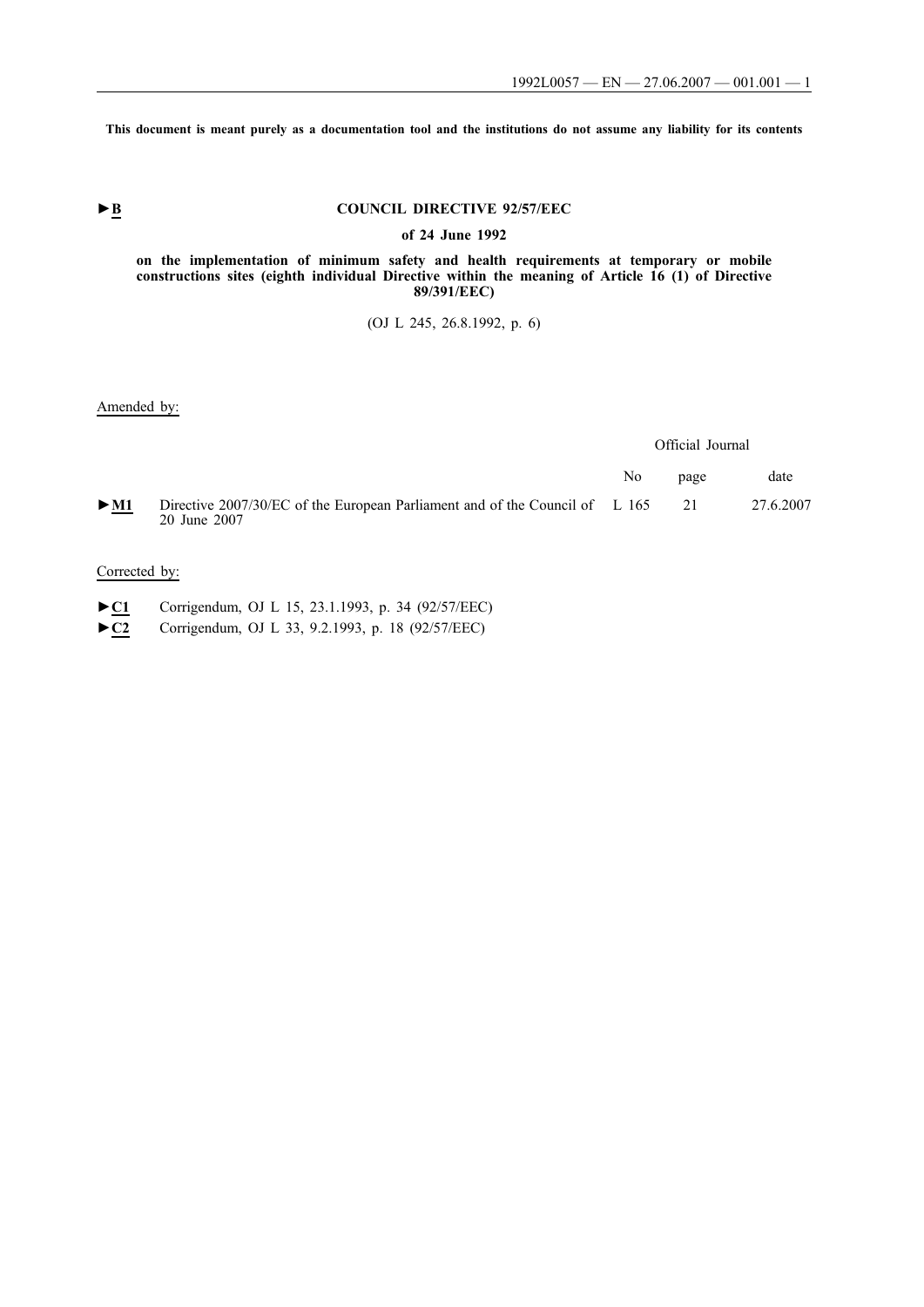### **COUNCIL DIRECTIVE 92/57/EEC**

### **of 24 June 1992**

### **on the implementation of minimum safety and health requirements at temporary or mobile constructions sites (eighth individual Directive within the meaning of Article 16 (1) of Directive 89/391/EEC)**

THE COUNCIL OF THE EUROPEAN COMMUNITIES,

Having regard to the Treaty establishing the European Economic Community, and in particular Article 118a thereof,

Having regard to the proposal from the Commission  $(1)$ , submitted after consulting the Advisory Committee on Safety, Hygiene and Health Protection at Work,

In cooperation with the European Parliament  $(2)$ ,

Having regard to the opinion of the Economic and Social Committee  $(3)$ ,

Whereas Article 118 a of the Treaty provides that the Council shall adopt, by means of directives, minimum requirements for encouraging improvements, especially in the working environment, to ensure a better level of protection of the safety and health of workers;

Whereas, under the terms of that Article, those directives are to avoid imposing administrative, financial and legal constraints in a way which would hold back the creation and development of small and mediumsized undertakings;

Whereas the communication from the Commission on its programme concerning safety, hygiene and health at work (4) provides for the adoption of a Directive designed to guarantee the safety and health of workers at temporary or mobile construction sites;

Whereas, in its resolution of 21 December 1987 on safety, hygiene and health at work  $(5)$ , the Council took note of the Commission's intention of submitting to the Council in the near future minimum requirements concerning temporary or mobile construction sites;

Whereas temporary or mobile construction sites constitute an area of activity that exposes workers to particularly high levels of risk;

Whereas unsatisfactory architectural and/or organizational options or poor planning of the works at the project preparation stage have played a role in more than half of the occupational accidents occurring on construction sites in the Community;

Whereas in each Member State the authorities responsible for safety and health at work must be informed, before the beginning of the works, of the execution of works the scale of which exceeds a certain threshold;

Whereas, when a project is being carried out, a large number of occupational accidents may be caused by inadequate coordination, particularly where various undertakings work simultaneously or in succession at the same temporary or mobile construction site;

Whereas it is therefore necessary to improve coordination between the various parties concerned at the project preparation stage and also when the work is being carried out;

Whereas compliance with the minimum requirements designed to guarantee a better standard of safety and health at temporary or

<sup>(1)</sup> OJ No C 213, 28.8.1990, p. 2 and OJ No C 112, 27.4.1991, p. 4.

<sup>(2)</sup> OJ No C 78, 18.3.1990, p. 172 and OJ No C 150, 15.6.1992.

<sup>(3)</sup> OJ No C 120, 6.5.1991, p. 24.

<sup>(4)</sup> OJ No C 28, 3.2.1988, p. 3.

<sup>(5)</sup> OJ No C 28, 3.2.1988, p. 1.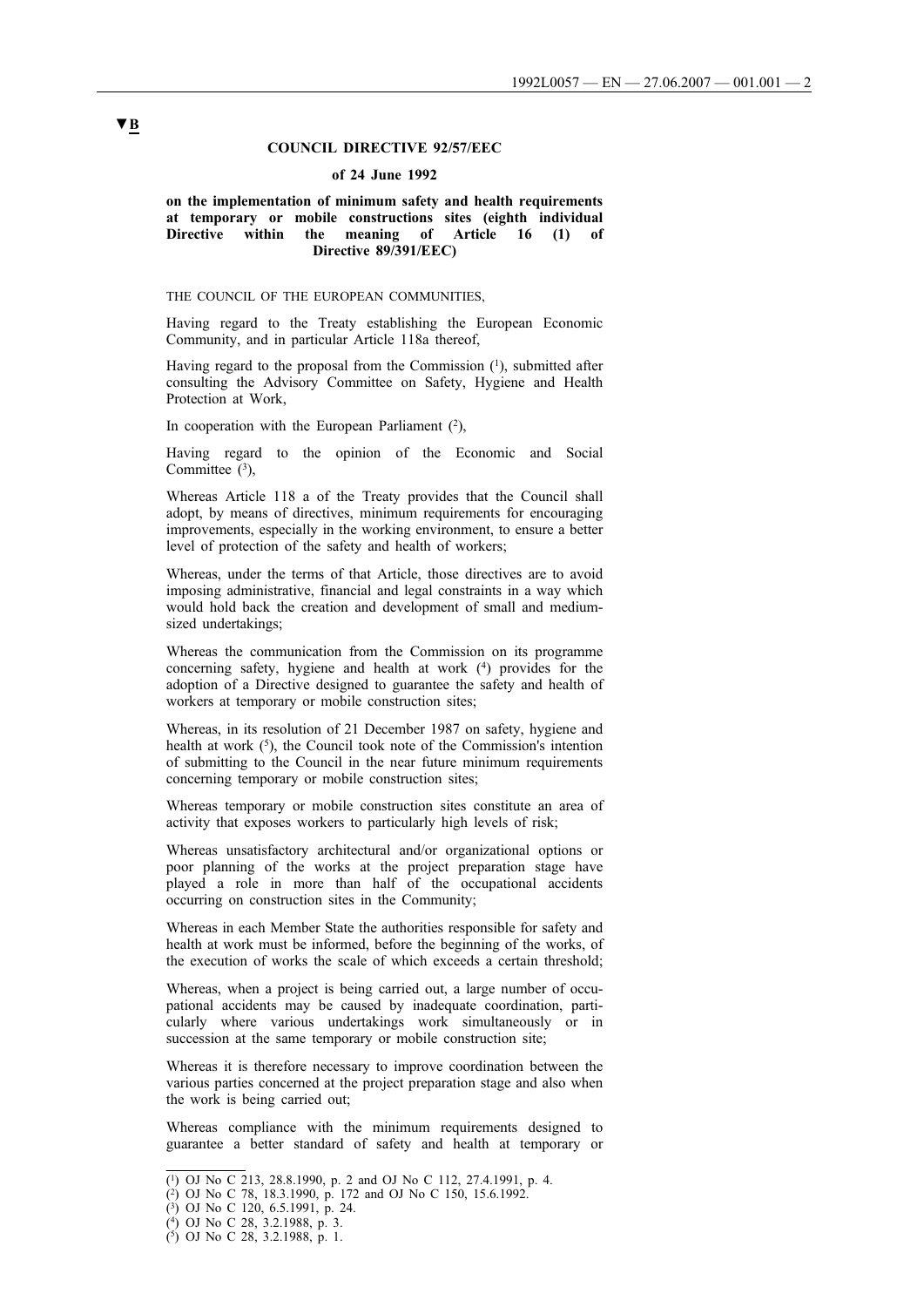mobile construction sites is essential to ensure the safety and health of workers;

Whereas, moreover, self-employed persons and employers, where they are personally engaged in work activity, may, through their activities on a temporary or mobile construction site, jeopardize the safety and health of workers;

Whereas it is therefore necessary to extend to self-employed persons and to employers where they are personally engaged in work activity on the site certain relevant provisions of Council Directive 89/655/EEC of 30 November 1989 concerning the minimum safety and health requirements for the use of work equipment by workers at work (second individual Directive)  $(1)$ , and of Council Directive 89/656/EEC of 30 November 1989 on the minimum health and safety requirements for the use by workers of personal protective equipment at the workplace (third individual Directive)  $(2)$ ;

Whereas this Directive is an individual Directive within the meaning of Article 16 (1) of Council Directive 89/391/EEC of 12 June 1989 on the introduction of measures to encourage improvements in the safety and health of workers at work  $(3)$ ; whereas, therefore, the provisions of the said Directive are fully applicable to temporary or mobile construction sites, without prejudice to more stringent and/or specific provisions contained in this Directive;

Whereas this Directive constitutes a practical step towards the achievement of the social dimension of the internal market with special reference to the subject matter of Council Directive 89/106/EEC of 21 December 1988 on the approximation of laws, regulations and administrative provisions of the Member States relating to construction products (4) and the subject matter covered by Council Directive 89/440/EEC of 18 July 1989 amending Direaive 71/305/EEC concerning coordination of procedures for the award of public work contracts  $(5)$ ;

Whereas, pursuant to Council Decision 74/325/EEC (<sup>6</sup>), the Advisory Committee on Safety, Hygiene and Health Protection at Work is consulted by the Commission with a view to drawing up proposals in this field,

HAS ADOPTED THIS DIRECTIVE:

### *Article 1*

### **Subject**

1. This Directive, which is the eighth individual Directive within the meaning of Article 16 (1) of Directive 89/391/EEC, lays down minimum safety and health requirements for temporary or mobile construction sites, as defined in Article 2 (a).

2. This Directive shall not apply to drilling and extraction in the extractive industries within the meaning of Article 1 (2) of Council Decision 74/326/EEC of 27 June 1974 on the extension of the responsibilities of the Mines Safety and Health Commission to all mineralextracting industries  $(7)$ .

<sup>(1)</sup> OJ No L 393, 30.12.1989, p. 13.

<sup>(2)</sup> OJ No L 393, 30.12.1989, p. 18.

<sup>(3)</sup> OJ No L 183, 29.6.1989, p. 1.

 $(4)$  OJ No L 40, 11.2.1989, p. 12.

 $(5)$  OJ No L 210, 21.7.1989, p. 1. Amended by Commission Decision 90/380/EEC (OJ No L 187, 19.7.1990, p. 55).

<sup>(6)</sup> OJ No L 185, 9.7.1974, p. 15. Last amended by the 1985 Act of Accession.

<sup>(7)</sup> OJ No L 185, 9.7.1974, p. 18.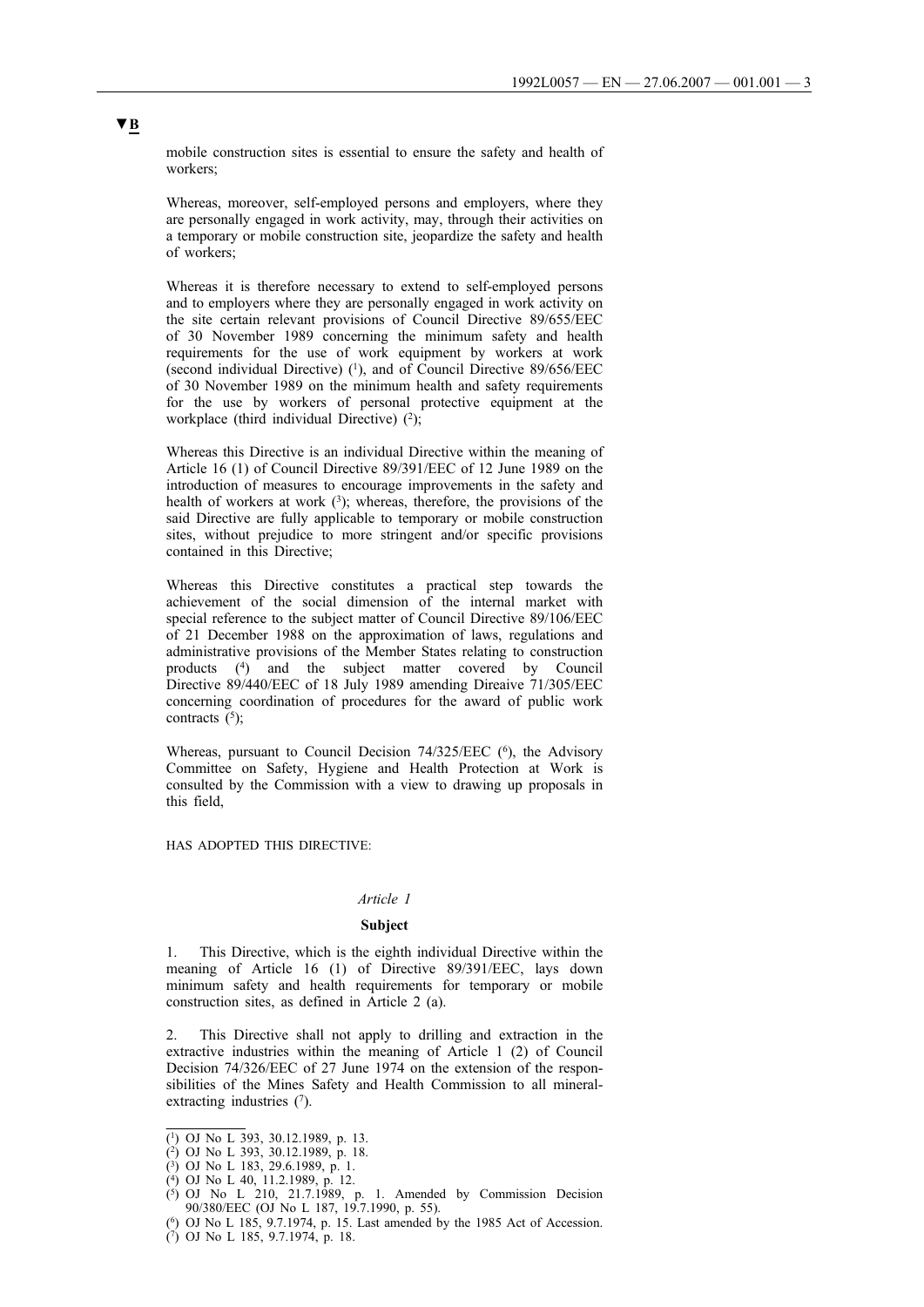3. The provisions of Directive 89/391/EEC are fully applicable to the whole scope referred to in paragraph 1, without prejudice to more stringent and/or specific provisions contained in this Directive.

### *Article 2*

### **Definitions**

For the purposes of this Directive:

- (a) 'temporary or mobile construction sites' (hereinafter referred to as 'construction sites') means any construction site at which building or civil engineering works are carried out; a non-exhaustive list of such works is given in Annex I;
- (b) 'client' means any natural or legal person for whom a project is carried out;
- (c) 'project supervisor' means any natural or legal person responsible for the design and/or execution and/or supervision of the execution of a project, acting on behalf of the client;
- (d) 'self-employed person' means any person other than those referred to in Article 3 (a) and (b) of Directive 89/391/EEC whose professional activity contributes to the completion of a project;
- (e) 'coordinator for safety and health matters at the project preparations stage' means any natural or legal person entrusted by the client and/or project supervisor, **►C1** during the project preparation stage  $\blacktriangleleft$ , with performing the duties referred to in Article 5;
- (f) 'coordinator for safety and health matters at the project execution stage' means any natural or legal person entrusted by the client and/or project supervisor, during execution of the project, with performing the duties referred to in Article 6.

### *Article 3*

### **Appointment of coordinators — Safety and health plan — Prior notice**

1. The client or the project supervisor shall appoint one or more coordinators for safety and health matters, as defined in Article 2 (e) and (f), for any construction site on which more than one contractor is present.

2. The client or the project supervisor shall ensure that prior to the setting up of a construction site a safety and health plan is drawn up in accordance with Article 5 (b).

## **▼C2**

The Member States may, after consulting both management and the workforce, allow derogations from the provisions of the first subparagraph, except where it is a question of:

- work involving particular risks as listed in Annex II, or
- work for which prior notice is required pursuant to paragraph 3 of this Article.

### **▼B**

- 3. In the case of constructions sites:
- on which work is scheduled to last longer than 30 working days and on which more than 20 workers are occupied simultaneously, or
- on which the volume of work is scheduled to exceed 500 persondays,

the client or the project supervisor shall communicate a prior notice drawn up in accordance with Annex III to the competent authorities before work starts.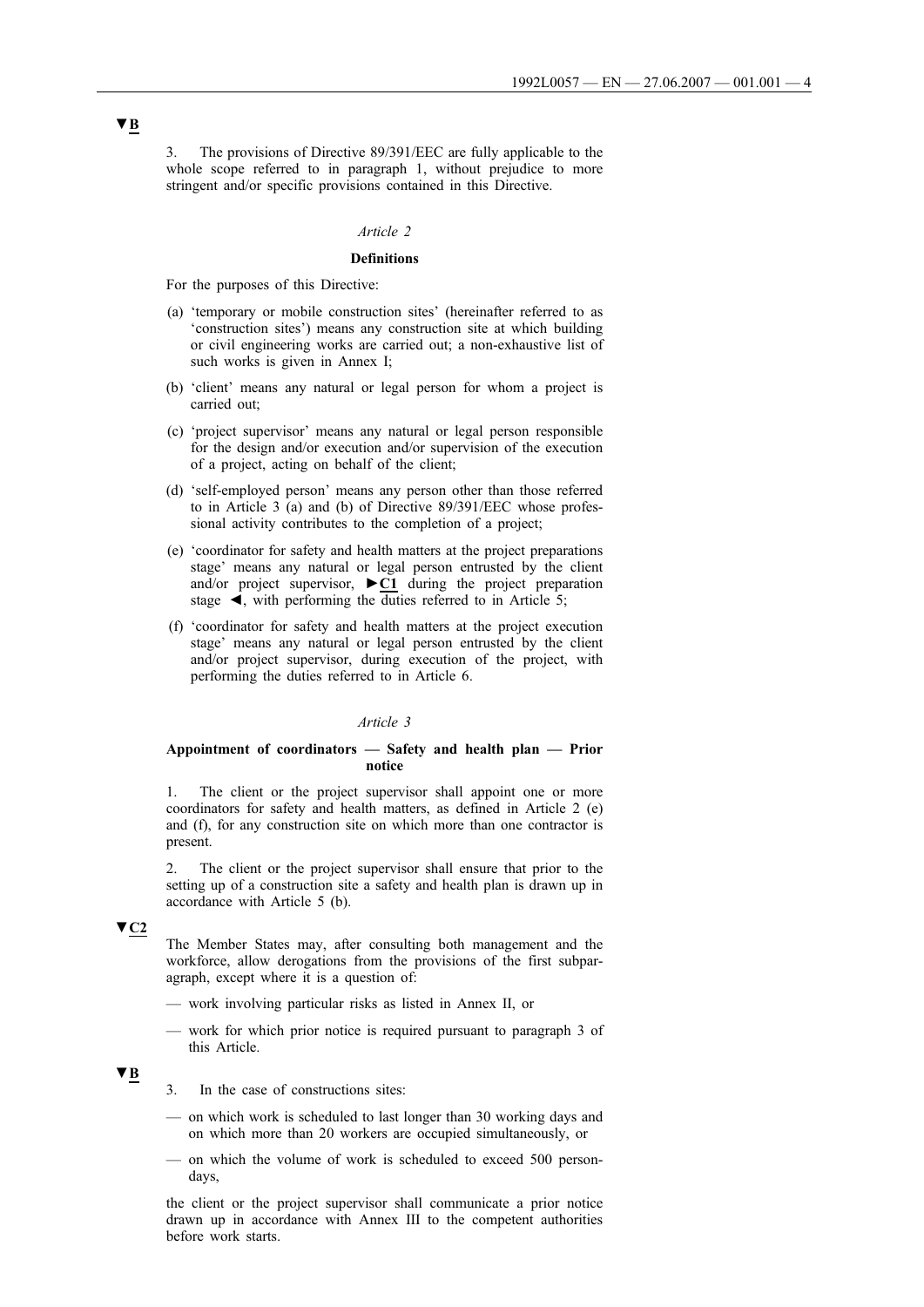The prior notice must be clearly displayed on the construction site and, if necessary, periodically updated.

### *Article 4*

### **Project preparation stage: general principles**

The project supervisor, or where appropriate the client, shall take account of the general principles of prevention concerning safety and health referred to in Directive 89/391/EEC during the various stages of designing and preparing the project, in particular:

- when architectural, technical and/or organizational aspects are being decided, in order to plan the various items or stages of work which are to take place simultaneously or in succession,
- when estimating the period required for completing such work or work stages. Account shall also be taken, each time this appears necessary, of all safety and health plans and of files drawn up in accordance with Article 5 (b) or (c) or adjusted in accordance with Article 6 (c).

### *Article 5*

### **Project preparation stage: duties of coordinators**

The coordinator(s) for safety and health matters during the project preparation stage appointed in accordance with Article 3 (1) shall:

- (a) coordinate implementation of the provisions of Article 4;
- (b) draw up, or cause to be draw up, a safety and health plan setting out the rules applicable to the construction site concerned, taking into account where necessary the industrial activities taking place on the site; this plan must also include specific measures concerning work which falls within one or more of the categories of Annex II;
- (c) prepare a file appropriate to the characteristics of the project containing relevant safety and health information to be taken into account during any subsequent works.

#### *Article 6*

### **Project execution stage: duties of coordinators**

The coordinator(s) for safety and health matters during the project execution stage appointed in accordance with Article 3 (1) shall:

- (a) coordinate implementation of the general principles of prevention and safety:
	- when technical and/or organizational aspects are being decided, in order to plan the various items or stages of work which are to take place simultaneously or in succession,
	- when estimating the period required for completing such work or work stages;
- (b) coordinate implementation of the relevant provisions in order to ensure that employers and, if necessary for the protection of workers, self-employed persons:
	- apply the principles referred to in Article 8 in a consistent manner,
	- where required, follow the safety and health plan referred to in Article 5 (b);
- (c) make, or cause to be made, any adjustments required to the safety and health plan referred to in Article 5 (b) and the file referred to in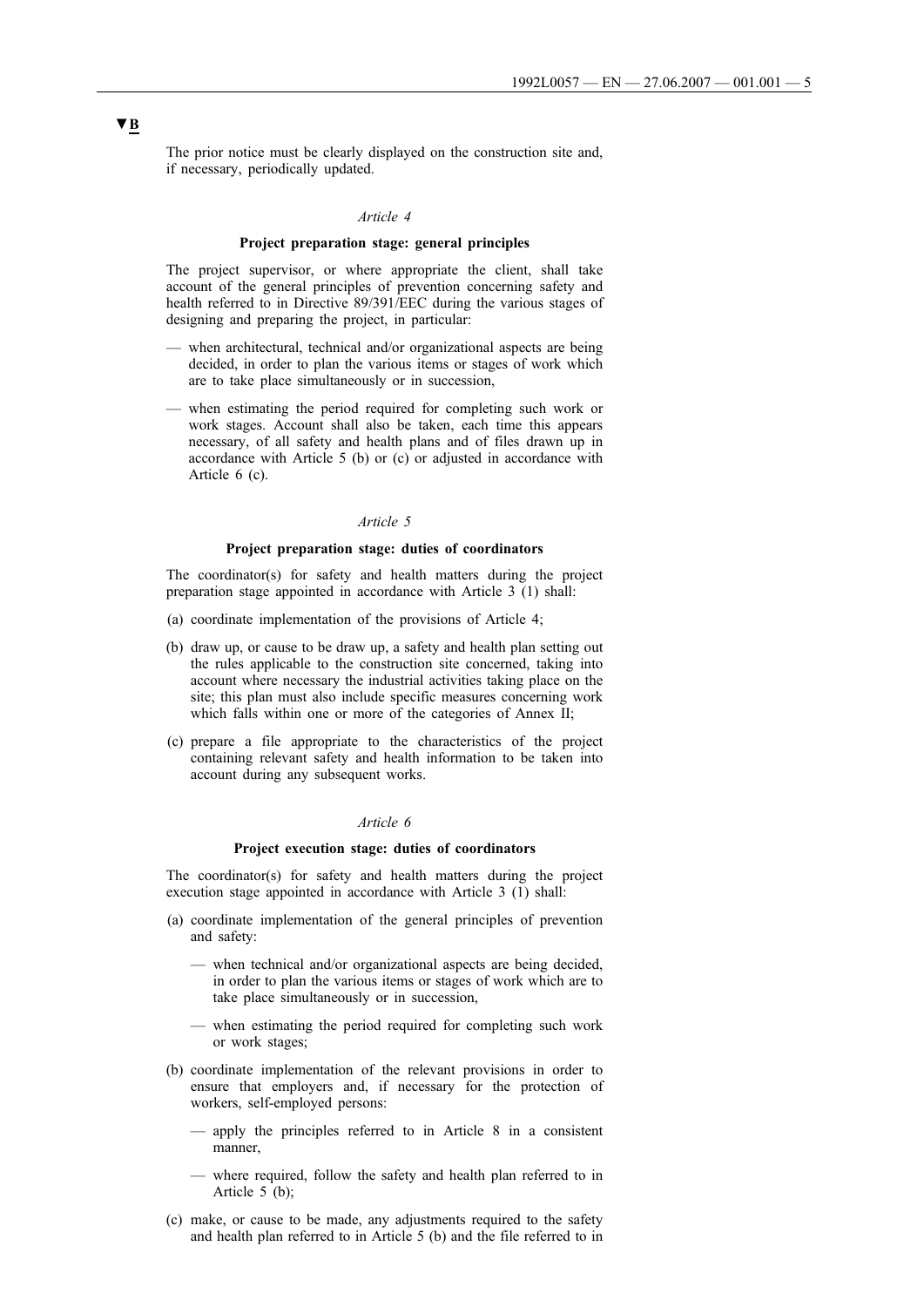Article 5 (c) to take account of the progress of the work and any changes which have occurred;

- (d) organize cooperation between employers, including successive employers on the same site, coordination of their activities with a view to protecting workers and preventing accidents and occupational health hazards and reciprocal information as provided for in Article 6 (4) of Directive 89/391/EEC, ensuring that self-employed persons are brought into this process where necessary;
- (e) coordinate arrangements to check that the working procedures are being implemented correctly;
- (f) take the steps necessary to ensure that only **►C1** authorized persons are ◄ allowed onto the construction site.

#### *Article 7*

### **Responsibilities of clients, project supervisors and employers**

1. Where a client or project supervisor has appointed a coordinator or coordinators to perform the duties referred to in Articles 5 and 6, this does not relieve the client or project supervisor of his responsibilities in that respect.

2. The implementation of Articles 5 and 6, and of paragraph 1 of this Article shall not affect the principle of employers' responsibility as provided for in Directive 89/391/EEC.

### *Article 8*

### **Implementation of Article 6 of Directive 89/391/EEC**

When the work is being carried out, the principles set out in Article 6 of Directive 89/391/EEC shall be applied, in particular as regards:

- (a) keeping the construction site in good order and in a satisfactory state of cleanliness;
- (b) choosing the location of workstations bearing in mind how access to these workplaces is obtained, and determining routes or areas for the passage and movement and equiment;
- (c) the conditions under which various materials are handled;
- (d) technical maintenance, pre-commissioning checks and regular checks on installations and equipment with a view to correcting any faults which might affect the safety and health of workers;
- (e) the demarcation and laying-out of areas for the storage of various materials, in particular where dangerous materials or substances are concerned;
- (f) the conditions under which the dangerous materials used are removed;
- (g) the storage and disposal or removal of waste and debris;
- (h) the adaptation, based on progress made with the site, of the actual period to be allocated for the various types of work or work stages;
- (i) cooperation between employers and self-employed persons;
- (j) interaction with industrial activities at the place within which or in the vicinity of which the construction site is located.

### *Article 9*

#### **Obligations of employers**

In order to preserve safety and health on the construction site, under the conditions set out in Article 6 and 7, employers shall: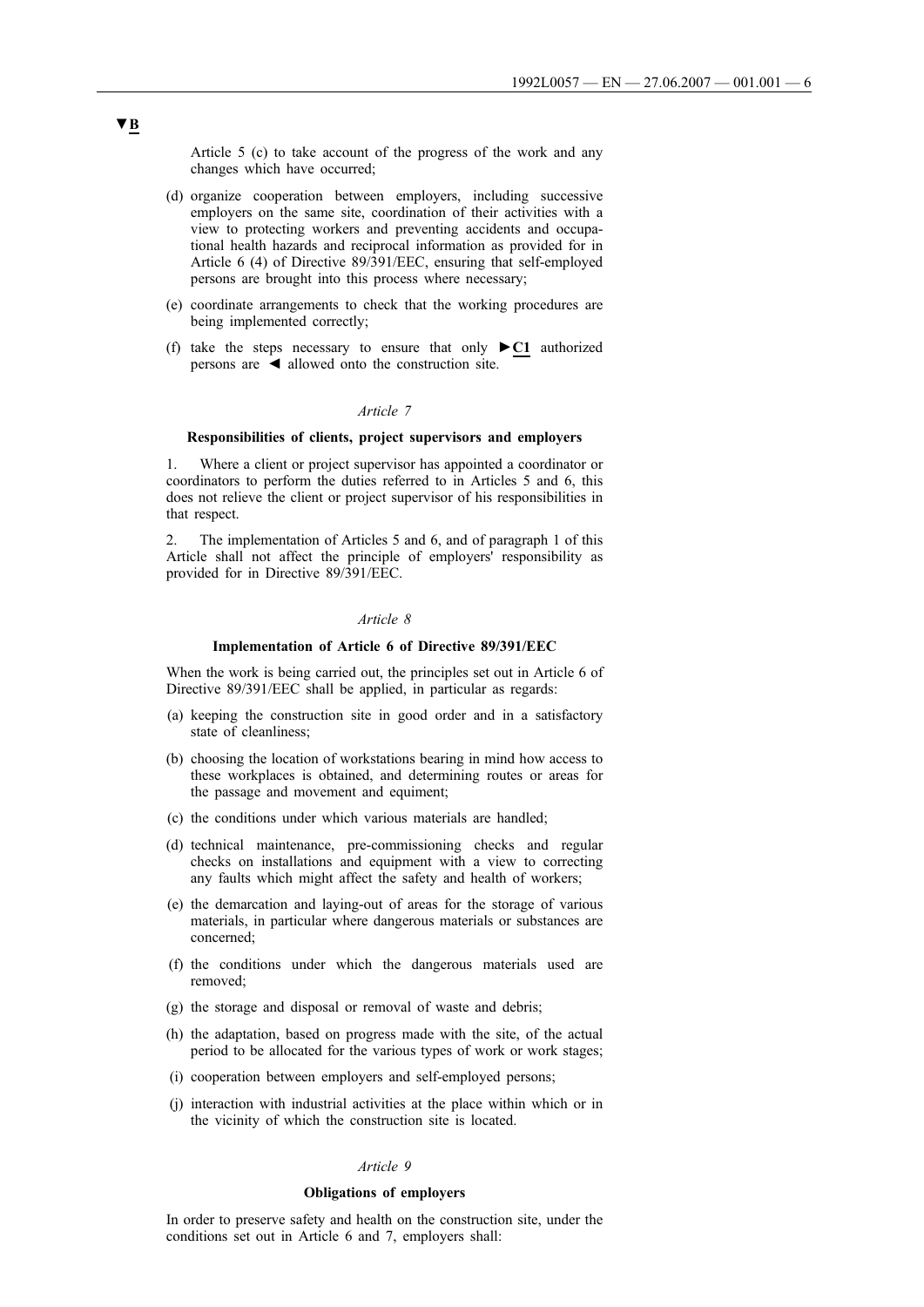- (a) in particular when implementing Article 8, take measures that are in line with the minimum requirements set out in Annex IV;
- (b) take into account directions from the coordinator(s) for safety and health matters.

#### *Article 10*

### **Obligations of other groups of persons**

1. In order to preserve safety and health on the construction site, selfemployed persons shall:

- (a) comply in particular with the following, *mutatis mutandis*:
	- (i) the requirements of Article 6 (4) and Article 13 of Directive 89/391/EEC and Article 8 and Annex IV of this Directive;
	- (ii) Article 4 of Directive 89/655/EEC and the relevant provisions of the Annex thereto;
	- (iii) Article 3, Article 4 (1) to (4) and (9) and Article 5 of Directive 89/656/EEC;
- (b) take into account directions from the coordinator(s) for safety and health matters.

2. In order to preserve safety and health on the site, where employers are personally engaged in work activity on the construction site, they shall:

- (a) comply in particular with the following, *mutatis mutandis*:
	- (i) Article 13 of Directive 89/391/EEC;
	- (ii) Article 4 of Directive 89/655/EEC and the relevant provisions of the Annex thereto;
	- (iii) Articles 3,4(1), (2), (3), (4), (9) and 5 of Directive 89/656/EEC;
- (b) take account of the comments of the coordinator(s) for safety and health.

### *Article 11*

### **Information for workers**

1. Whitout prejudice to Article 10 of Directive 89/391/EEC, workers and/or their representatives shall be informed of all the measures to be taken concerning their safety and health on the construction site.

2. The information must be comprehensible to the workers concerned.

### *Article 12*

### **Consultation and participation of workers**

Consultation and participation of workers and/or of their representatives shall take place in accordance with Article 11 of Directive 89/391/EEC on matters covered by Articles 6, 8 and 9 of this Directive, ensuring whenever necessary proper coordination between workers and/or workers' representatives in undertakings carrying out their activities at the workplace, having regard to the degree of risk and the size of the work site.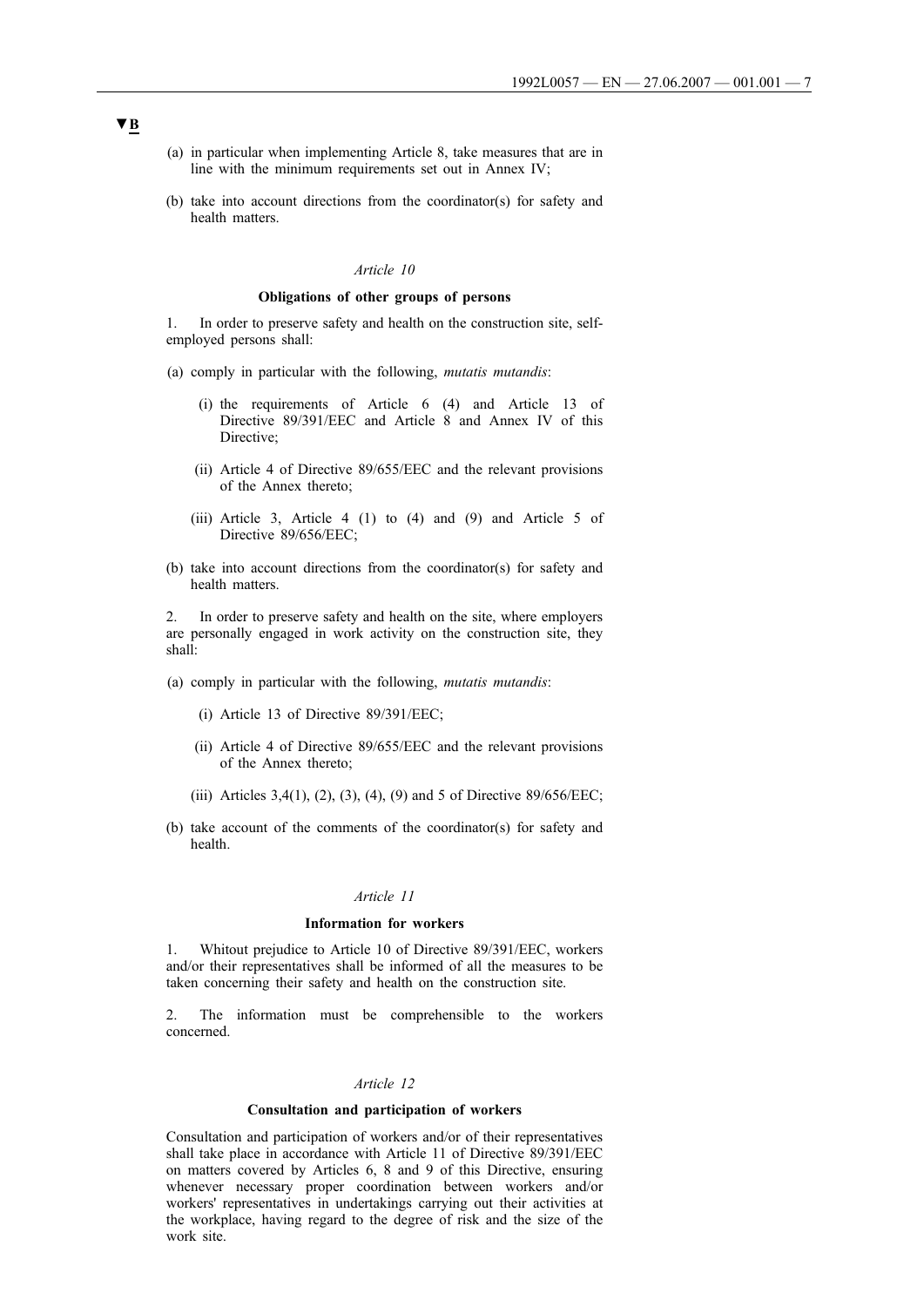### *Article 13*

### **Amendment of the Annexes**

1. Amendments to Annexes I, II and III shall be adopted by the Council in accordance with the procedure laid down in Article 118a of the Treaty.

- 2. Strictly technical adaptations of Annex IV as a result of:
- the adoption of directives on technical harmonization and standardization regarding temporary or mobile construction sites, and/or
- technical progress, changes in international regulations or specifications or knowledge in the field of temporary or mobile construction sites

shall be adopted in accordance with the procedure laid down in Article 17 of Directive 89/391/EEC.

### *Article 14*

### **Final Provisions**

1. Member States shall bring into force the laws, regulations and administrative provisions necessary to comply with this Directive by 31 December 1993 at the latest.

They shall forthwith inform the Commission thereof.

2. When Member States adopt these measures, they shall contain a reference to this Directive or be accompanied by such reference on the occasion of their official publication. The methods of making such a reference shall be laid down by the Member States.

3. Member States shall communicate to the Commission the texts of the provisions of national law which they have already adopted or adopt in the field governed by this Directive.

### **▼M1** \_\_\_\_\_\_\_\_\_\_

**▼B**

### *Article 15*

This Directive is addressed to the Member States.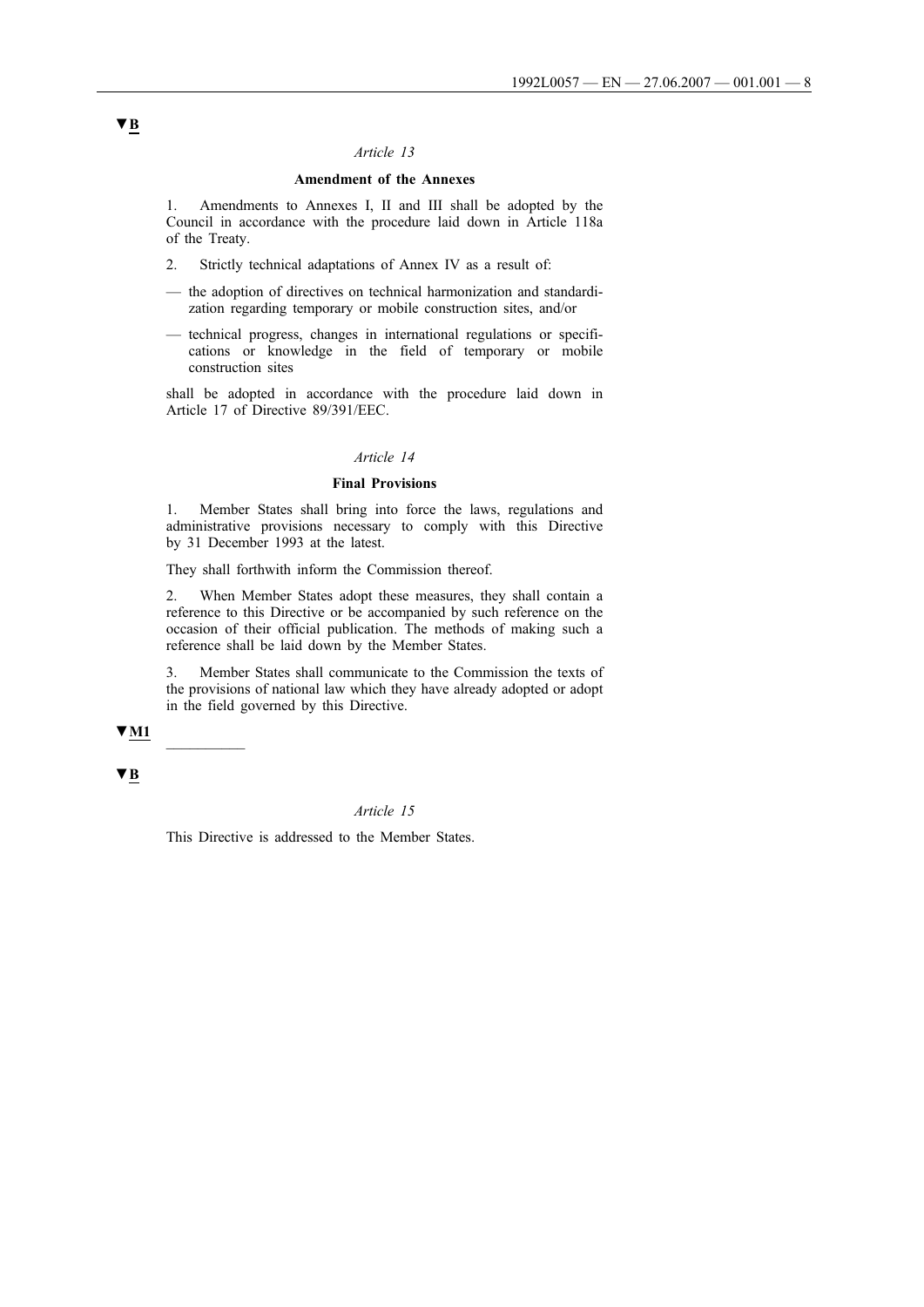### *ANNEX I*

#### **NON-EXHAUSTIVE LIST OF BUILDING AND CIVIL ENGINEERING WORKS REFERRED TO IN ARTICLE 2 (a) OF THE DIRECTIVE**

- 1. Excavation
- 2. Earthworks
- 3. Construction
- 4. Assembly and disassembly of prefabricated elements
- 5. Conversion or fitting-out
- 6. Alterations
- 7. Renovation
- 8. Repairs
- 9. Dismantling
- 10. Demolition
- 11. Upkeep
- 12. Maintenance Painting and cleaning work
- 13. Drainage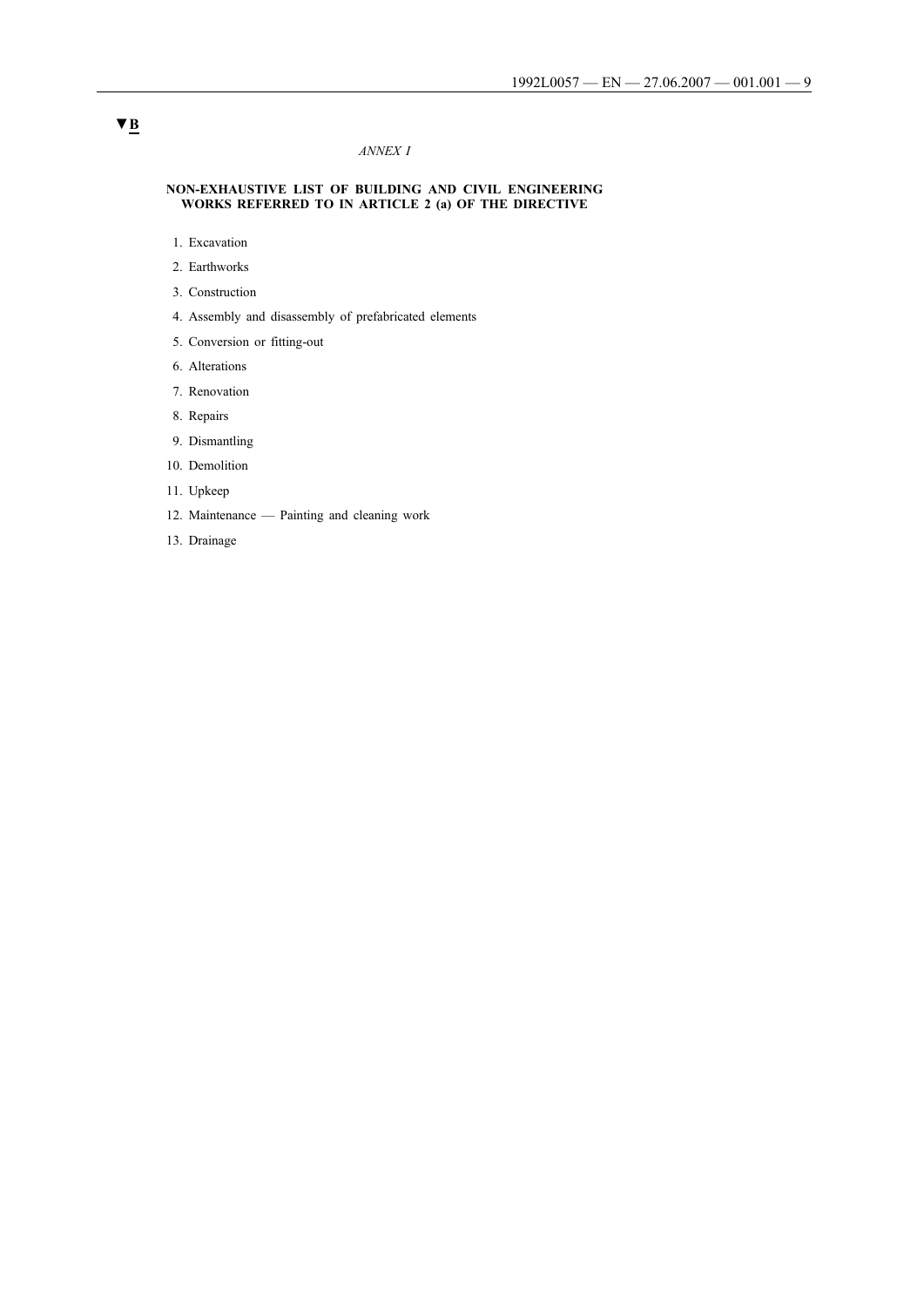### *ANNEX II*

### **NON-EXHAUSTIVE LIST OF WORK INVOLVING PARTICULAR RISKS TO THE SAFETY AND HEALTH OF WORKERS REFERRED TO IN ARTICLE 3 (2), SECOND PARAGRAPH OF THE DIRECTIVE**

- 1. Work which puts workers at risk of burial under earthfalls, engulfment in swampland or falling from a height, where the risk is particularly aggravated by the nature of the work or processes used or by the environment at the place of work or site (\*).
- 2. Work which puts workers at risk from chemical or biological substances constituing a particular danger to the safety and health of workers or involving a legal requirement for health monitoring.
- 3. Work with ionizing radiation requiring the designation of controlled or supervised areas as defined in Article 20 of Directive 80/836/Euratom (1).
- 4. Work near high voltage power lines.
- 5. Work exposing workers to the risk of drowning.
- 6. Work on wells, underground earthworks and tunnels.
- 7. Work carried out **►C1** by divers having ◄ a system of air supply.
- 8. Work carried out by workers **►C1** in caissons with ◄ a compressed-air atmosphere.
- 9. Work involving the use of explosives.
- 10. Work involving the assembly or dismantling of heavy prefabricated components.

<sup>(\*)</sup> In implementing point 1, Member States have the option of setting figures for individual situations.

<sup>(1)</sup> OJ No L 246, 17.9.1980, p. 1. Last amended by Directive 84/467/Euratom (OJ No L 265, 5.10.1984, p. 4).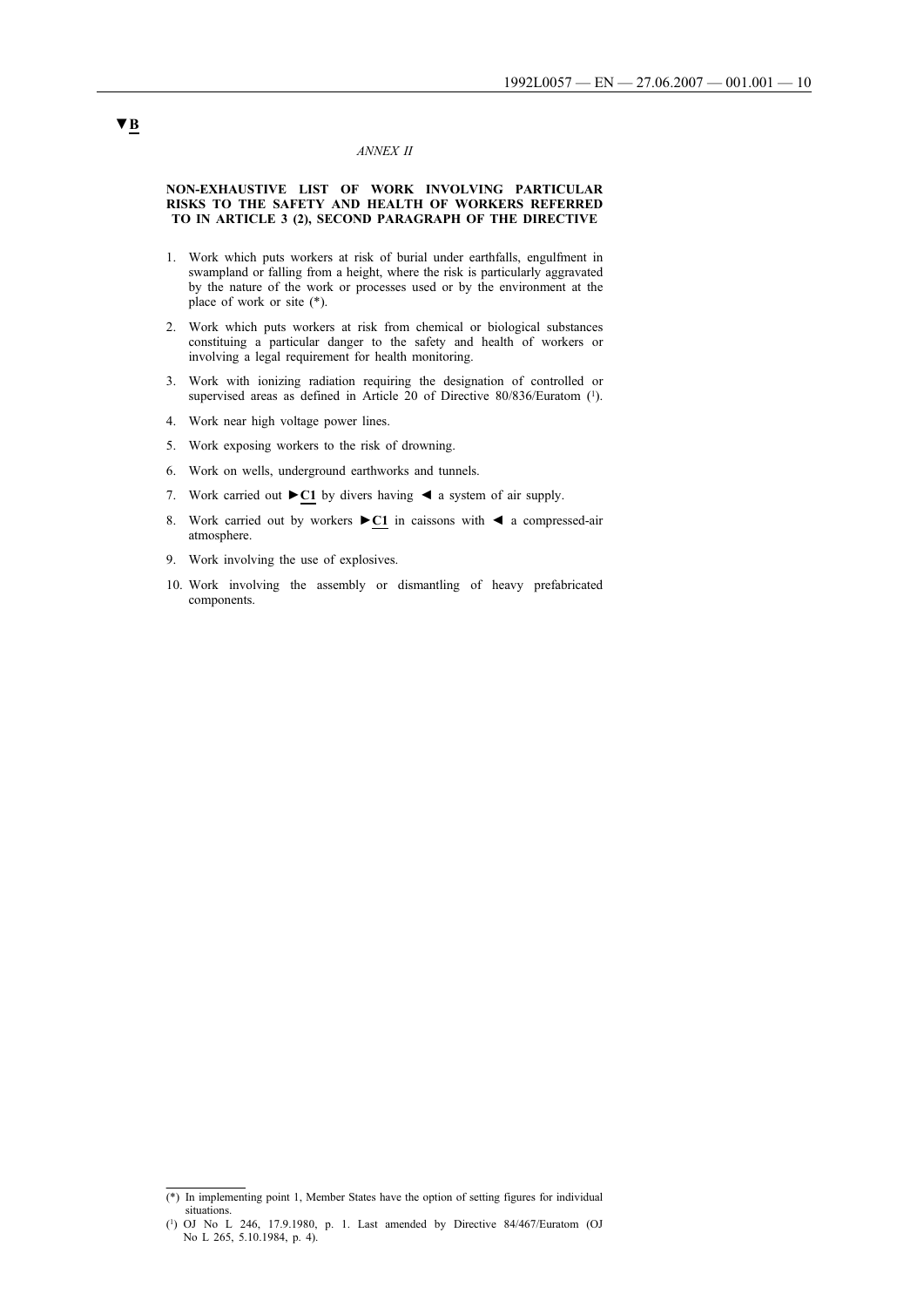### *ANNEX III*

#### **CONTENT OF THE PRIOR NOTICE REFERRED TO IN ARTICLE 3 (3), FIRST PARAGRAPH ►C1 OF THE DIRECTIVE ◄**

| 3.  |                                                                                                                                                      |
|-----|------------------------------------------------------------------------------------------------------------------------------------------------------|
|     |                                                                                                                                                      |
|     |                                                                                                                                                      |
|     | 6. Safety and health coordinators(s) $\stackrel{(i)}{\longleftarrow}$ during the project $\triangleleft$ preparation stage (name(s) and address(es)) |
|     | 7. Coordinator(s) for safety and health matters during the project execution stage (name(s) and                                                      |
|     |                                                                                                                                                      |
|     | 8. Date planned for start of work on the construction site:                                                                                          |
| 9.  |                                                                                                                                                      |
| 10. | Estimated maximum number of workers on the construction site:                                                                                        |
|     |                                                                                                                                                      |
|     |                                                                                                                                                      |
|     |                                                                                                                                                      |
|     |                                                                                                                                                      |

 $\blacktriangleright$ <sup>(1)</sup>  $\Omega$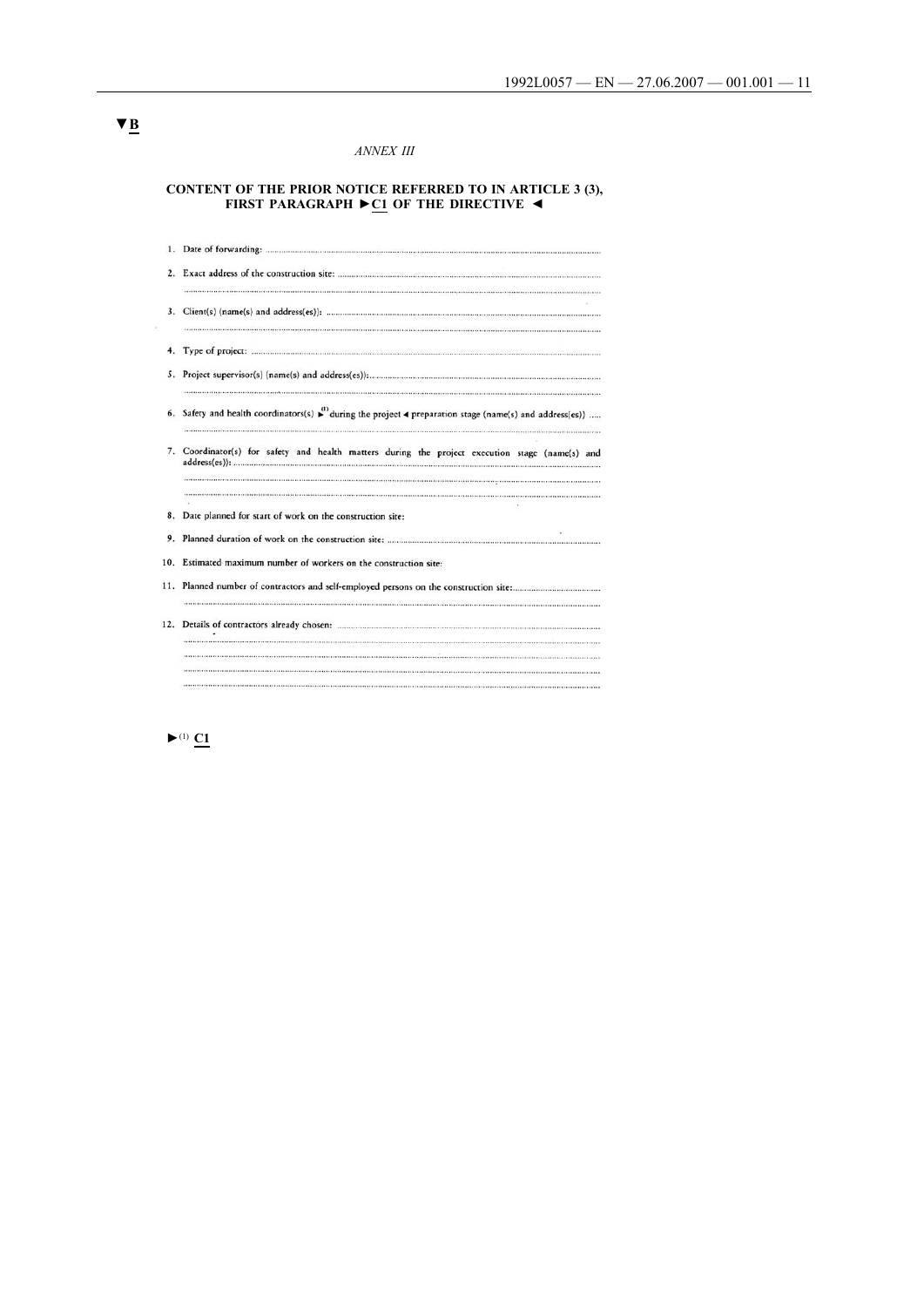#### *ANNEX IV*

#### **MINIMUM SAFETY AND HEALTH REQUIREMENTS FOR CONSTRUCTION SITES**

Referred to in Article 9 (a) and Article 10 (1) (a) (i) of the Directive

#### **Preliminary remarks**

The obligations laid down in this Annex apply wherever required by the features of the construction site, the activity, the circumstances or a hazard.

For the purposes of this Annex, 'rooms' covers, *inter alia*, hutted accommodation.

#### PART A

#### *GENERAL MINIMUM REQUIREMENTS FOR ON-SITE WORKPLACES*

- 1. *Stability and solidity*
- 1.1. Materials, equipment and, more generally, any component which, when moving in any way, may affect the safety and health of workers must be stabilized in an appropriate and safe manner.
- 1.2. Access to any surface involving insufficiently resistant materials is not authorized unless appropriate equipment or means are provided to enable the work to be carried out safely.
- 2. *Energy distribution installations*
- 2.1. The installations must be designed, constructed and used so as not to present a fire or explosion hazard; persons must be adequately protected against the risk of electrocution caused by direct or indirect contact.
- 2.2. The design, construction and choice of equipment and protection devices must take account of the type and power of the energy distributed, external conditions and the competence of persons with access to parts of the installation.
- 3. *Emergency routes and exits*
- 3.1. Emergency routes and exits must remain clear and lead as directly as possible to a safe area.
- 3.2. In the event of danger, it must be possible for workers to evacuate all workstations quickly and as safely as possible.
- 3.3. The number, distribution and dimensions of emergency routes and exits depend on the use, equipment and dimensions of the site and of the rooms and the maximum number of persons that may be present.
- 3.4. Specific emergency routes and exits must be indicated by signs in accordance with the national regulations implementing Directive 77/576/EEC (<sup>1</sup>).

Such signs must be sufficiently resistant and be placed at appropriate points.

- 3.5. Emergency routes and exits, and the traffic routes and doors giving access to them, must be free from obstruction so that they can be used at any time without hindrance.
- 3.6. Emergency routes and exits requiring illumination must be provided with emergency lighting of adequate intensity in case the lighting fails.

<sup>(1)</sup> OJ No L 229, 7.9.1977, p. 12. Last amended by Directive 79/640/EEC (OJ No L 183, 19.7.1979, p. 1).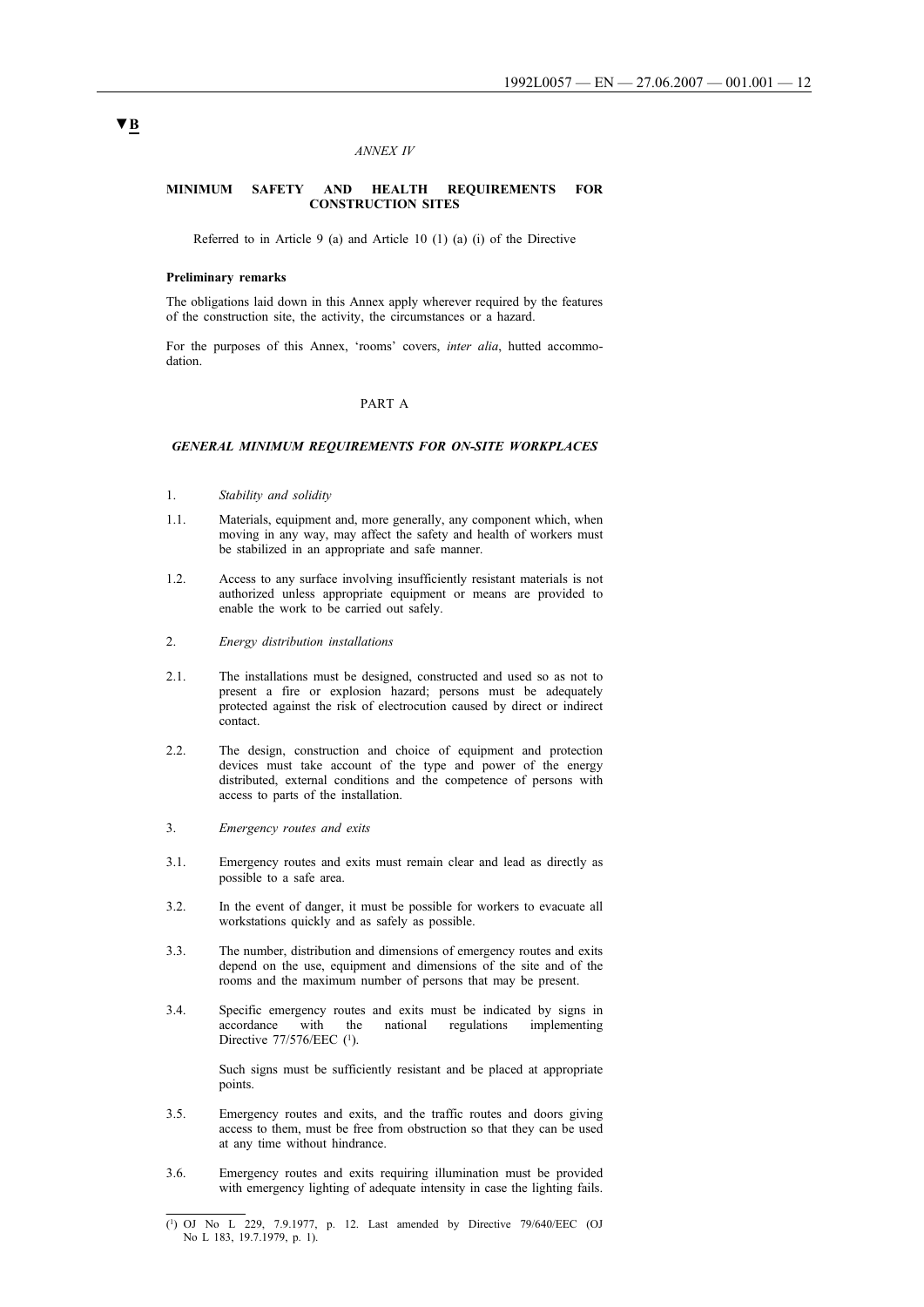### 4. *Fire detection and fire fighting*

- 4.1. Depending of the characteristics of the site, the dimensions and use of the rooms, the on-site equipment, the physical and chemical properties of the substances present and the maximum potential number of people present, an adequate number of appropriate fire-fighting devices and, where required, fire detectors and alarm systems must be provided.
- 4.2. These fire-fighting devices, fire detectors and alarm systems must be regularly checked and maintained.

Appropriate tests and drills must take place at regular intervals.

4.3. Non-automatic fire-fighting equipment be easily accessible and simple to use.

> The equipment must be indicated by signs in accordance with the national regulations implementing Directive 77/576/EEC.

> Such signs must be sufficiently resistant and placed at appropriate points.

5. *Ventilation*

Steps shall be taken to ensure that there is sufficient fresh air, having regard to the working methods used and the physical demands placed on the workers.

If a forced ventilation system is used, it must be maintained in working order and must not expose workers to draughts which are harmful to health.

Any breakdown must be indicated by a control system where this is necessary for workers' health.

- 6. *Exposure to particular risks*
- 6.1. Workers must not be exposed to harmful levels of noise or to harmful external influences (e.g. gases, vapours, dust).
- 6.2. If workers have to enter an area where the atmosphere is liable to contain a toxic or harmful substance or to have an insufficient oxygen level or to be inflammable, the confined atmosphere must be monitored and appropriate steps taken to prevent any hazards.
- 6.3. A worker may not in any circumstances be exposed to a high-risk confined atmosphere.

He must at least be watched at all times from outside and all appropriate precautions must be taken to ensure that he can be assisted effectively and immediately.

7. *Temperature*

During working hours, the temperature must be appropriate for human beings, having regard to the working methods used and the physical demands placed on the workers.

- 8. *Natural and artificial lighting of workstations, rooms and traffic routes on the site*
- 8.1. Workstations, rooms and traffic routes must as far as possible have sufficient natural lighting and be provided with appropriate and sufficient artificial lighting at night and when natural daylight is inadequate; where necessary, portable light sources that are protected against impact must be used.

The colour of artificial light used must not alter or affect the perception of signals or signposts.

- 8.2. Lighting installations for rooms, workstations and traffic routes must be placed in such a way that there is no risk of accident to workers as a result of the type of lighting fitted.
- 8.3. Rooms, workstations and traffic routes where workers are especially exposed to risks  $\blacktriangleright$  **C1** in the event of failure of artificial lighting  $\blacktriangleleft$ must be provided with emergency lighting of adequate intensity.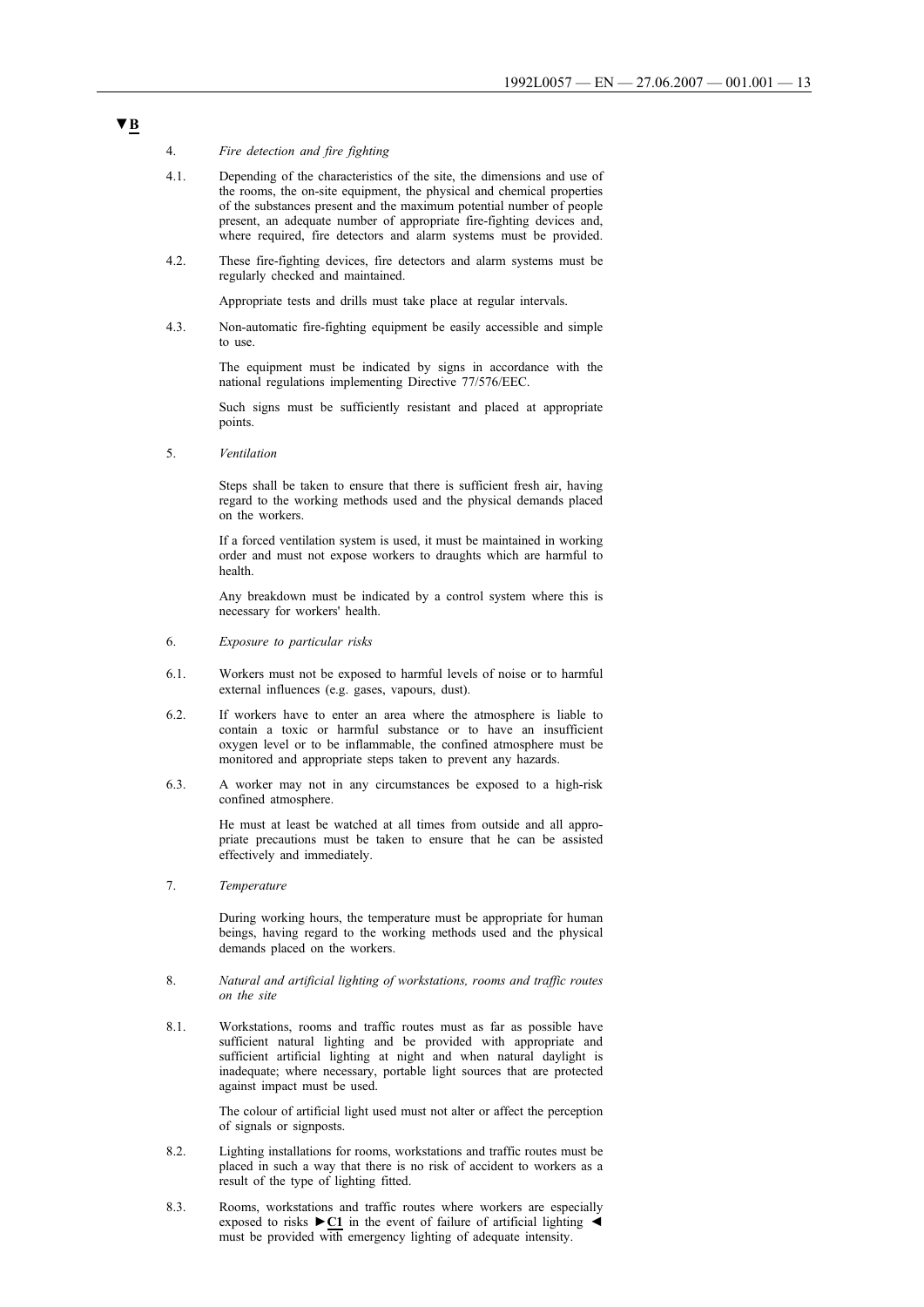### 9. *Doors and gates*

- 9.1. Sliding doors must be fitted with a safety device to prevent them from being derailed and falling over.
- 9.2. Doors and gates opening upwards must be fitted with a mechanism to secure them against falling back.
- 9.3. Doors and gates along escape routes must be appropriately marked.
- 9.4. In the immediate vicinity of gates intended primarily for vehicle traffic, there must be doors for pedestrian traffic unless it is safe for pedestrians to cross; such doors must be clearly marked and kept free at all times.
- 9.5. Mechanical doors and gates must operate without any risk of accident to workers.

They must be fitted with emergency stop devices which are easily identifiable and accessible and, unless they open automatically in the event of a power-cut, it must be possible for them to be opened manually.

- 10. *Traffic routes — danger areas*
- 10.1. Traffic routes, including stairs, fixed ladders and loading bays and ramps, must be calculated, located, laid out and made negotiable to ensure easy, safe and appropriate access in such a way as not to endanger workers employed in the vicinity of these traffic routes.
- 10.2. Routes used for pedestrian traffic and/or goods traffic including those used for loading and unloading must be dimensioned in accordance with the number of potential users and the type of activity concerned.

If means of transport are used on traffic routes, a sufficient safety clearance or adequate protective devices must be provided for other site users.

Routes must be clearly marked, regularly checked and properly maintained.

- 10.3. Sufficient clearance must be allowed between vehicle traffic routes and doors, gates, passages for pedestrians, corridors and staircases.
- 10.4. If the site includes limited-access areas, these must be equipped with devices to prevent unauthorized workers from entering.

Appropriate measures must be taken to protect workers who are authorized to enter the danger areas.

Danger areas must be clearly signposted.

- 11. *Loading bays and ramps*
- 11.1. Loading bays and ramps must be suitable for the dimensions of the loads to be transported.
- 11.2. Loading bays must have at least one exit point.
- 11.3. Loading ramps must be sufficiently safe to prevent workers from falling off.
- 12. *Freedom of movement at the workstation*

The floor area at the workstation must be such as to allow workers sufficient freedom of movement to perform their work, taking account of any necessary equipment or applicances present.

- 13. *First aid*
- 13.1. The employer must ensure that first aid can be provided, and that the staff trained to provide it can be called upon, at any time.

Measures must be taken to ensure that workers who have had an accident or have suddenly been taken ill can be removed for medical treatment.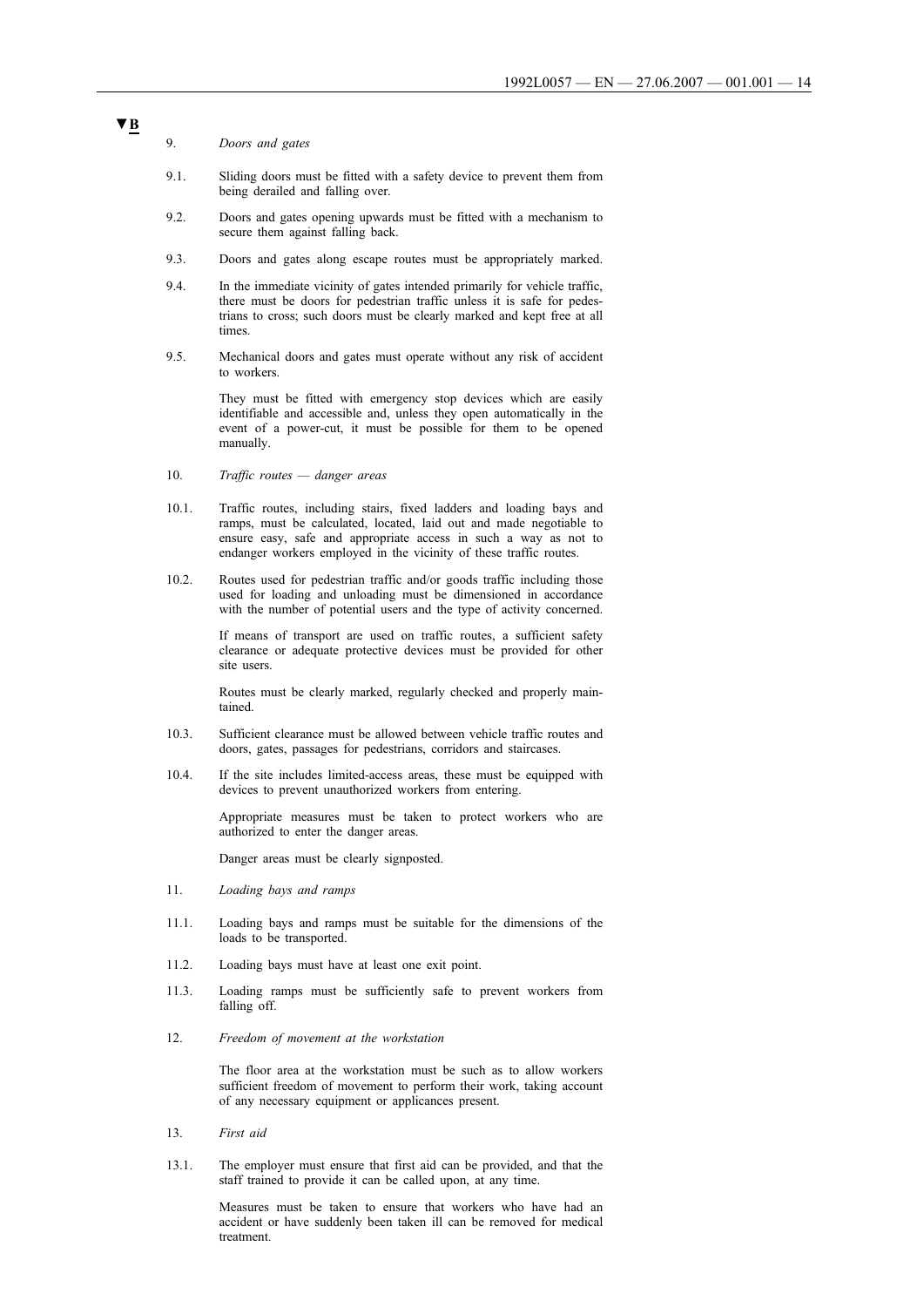- 13.2. One or more first-aid rooms must be provided where the scale of the works or the types of activity being carried out so require.
- 13.3. First-aid rooms must be fitted with essential first-aid installations and equipment and be easily accessible to stretchers.

They must be signposted in accordance with the national regulations implementing Directive 77/576/EEC.

13.4. In addition, first-aid equipment must be available at all places where working conditions so require.

This equipment must be suitably marked and easily accesible.

The address and telephone number of the local emergency service must be clearly displayed.

- 14. *Sanitary equipment*
- 14.1. Changing rooms and lockers.
- 14.1.1. Appropriate changing rooms must be provided for workers if they have to wear special work clothes and if, for reasons of health or propriety, they cannot be expected to change in another area.

Changing rooms must be easily accessible, be of sufficient capacity and be provided with seating.

14.1.2. Changing rooms must be sufficiently large and have facilities to enable each worker, where necessary, to dry his working clothes as well as his own clothing and personal effects and to lock them away.

> If circumstances so require (e.g. **►C1** dangerous substances ◄, humidity, dirt), facilities must be provided to enable working clothes to be kept in a place separate from workers' own clothes and personal effects.

- 14.1.3. **►C1** Provision must be made ◄ for separate changing rooms or separate use of changing rooms for men and women.
- 14.1.4. If changing rooms are not required as referred to in point 14.1.1, first paragraph, each worker must be provided with a place in which he can lock away his own clothes and personal effects.
- 14.2. Showers and washbasins
- 14.2.1. Suitable showers in sufficient numbers must be provided for workers if required by the nature of the work or for health reasons.

**►C1** Provision must be made ◄ for separate shower rooms or separate use of shower rooms for men and women.

14.2.2. The shower rooms must be sufficiently large to permit each worker to wash without hindrance in conditions of an appropriate standard of hygiene.

The showers must be equipped with hot and cold running water.

14.2.3. Where showers are not required under the first paragraph of 14.2.1, a sufficient number of suitable washbasins with running water (hot water if necessary) must be provided in the vicinity of the workstations and the changing rooms.

> **►C1** Provision must be made ◄ for separate washbasins, or separate use of washbasins for men and women when so required for reasons of propriety.

14.2.4. Where the rooms housing, the showers or washbasins are separate from the changing rooms, there must be easy communication between the two.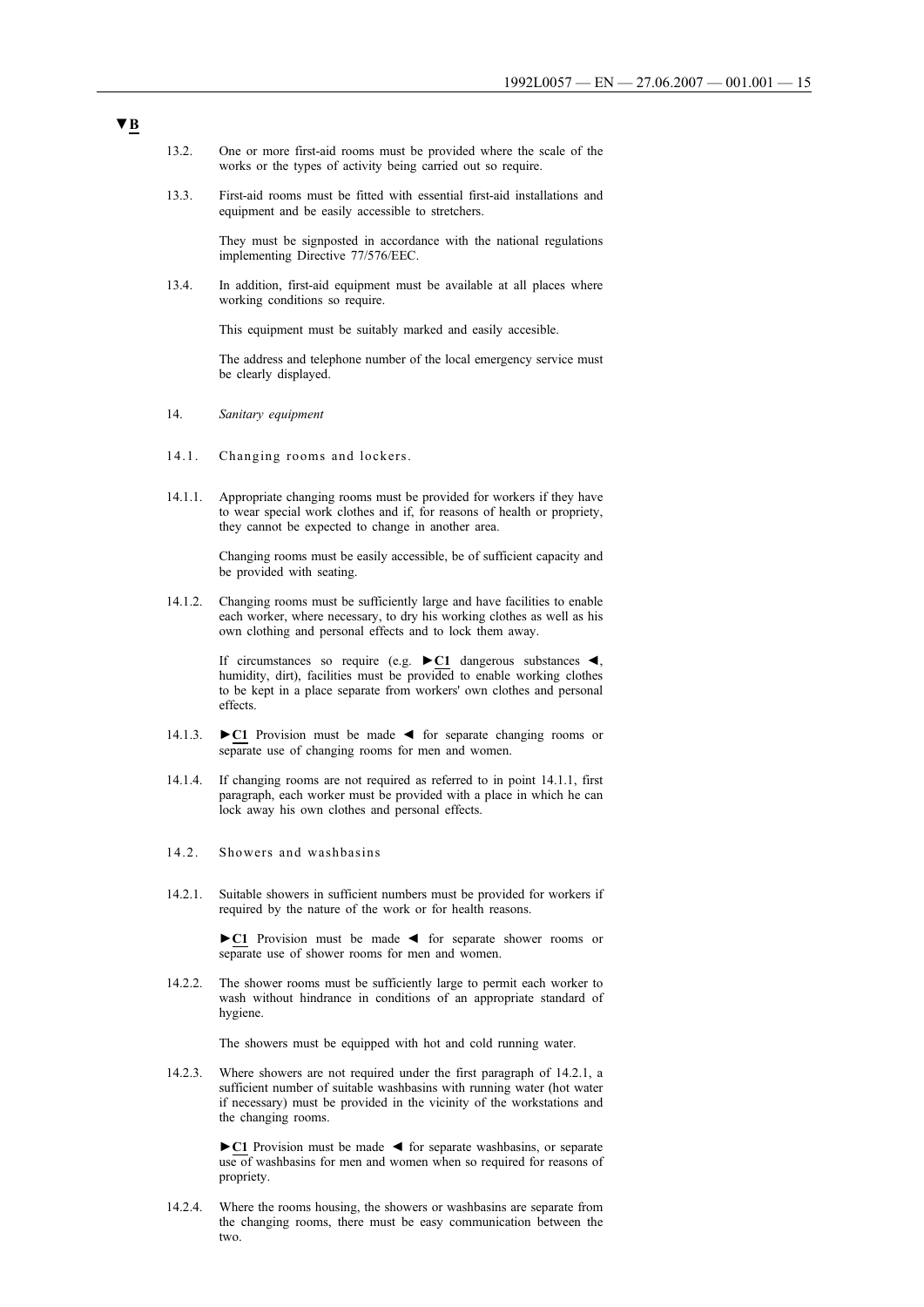#### 14.3. Lavatories and washbasins

Special facilities with an adequate number of lavatories and washbasins must be provided for workers in the vicinity of workstations, rest rooms, changing rooms and rooms housing showers or washbasins.

**►C1** Provision must be made ◄ for separate lavatories or separate use of lavatories for mens and women.

- 15. *Rest rooms and/or accommodation areas*
- 15.1. Where the safety or health of workers, in particular because of the type of activity carried out or the presence of more than a certain number of employees as well as the remote nature of the site, so require, workers must be provided with easily accessible rest rooms and/or accommodation areas.
- 15.2. Rest rooms and/or accommodation areas must be large enough and equipped with an adequate number of tables and seats with backs for the number of workers concerned.
- 15.3. If there are no facilities of this kind, other facilities must be provided in which workers can stay during interruptions in work.
- 15.4. Fixed accommodation areas unless used only in exceptional cases, must have sufificient sanitary equipment, a rest room and a leisure room.

They must be equipped with beds, cupboards, tables and seats with backs taking account of the number of workers, and be allocated taking account, where appropriate, of the presence of workers of both sexes.

- 15.5. Appropriate measures should be taken for the protection of nonsmokers against discomfort caused by tobacco smoke in rest rooms and/or accommodation areas.
- 16. *Pregnant women and nursing mothers*

Pregnant women and nursing mothers must be able to lie down to rest in appropriate conditions.

17. *Handicapped workers*

Workplaces must be organized to take account of handicapped workers, if necessary.

The provision applies in particular to the doors, passageways, staircases, showers, washbasins, lavatories and workstations used or occupied directly by handicapped persons.

### 18. *Miscellaneous provisions*

- 18.1. The surroundings and the perimeter of the site must be signposted and laid out so as to be clearly visible and identifiable.
- 18.2. Workers must be provided at the site with a sufficient quantity of drinking water and possibly another suitable non-alcoholic beverage both in occupied rooms and in the vicinity of workstations.
- 18.3. Workers must:
	- be provided with facilities enabling them to take their meals in satisfactory conditions,
	- where appropriate, be provided with facilities enabling them to prepare their meals in satisfactory conditions.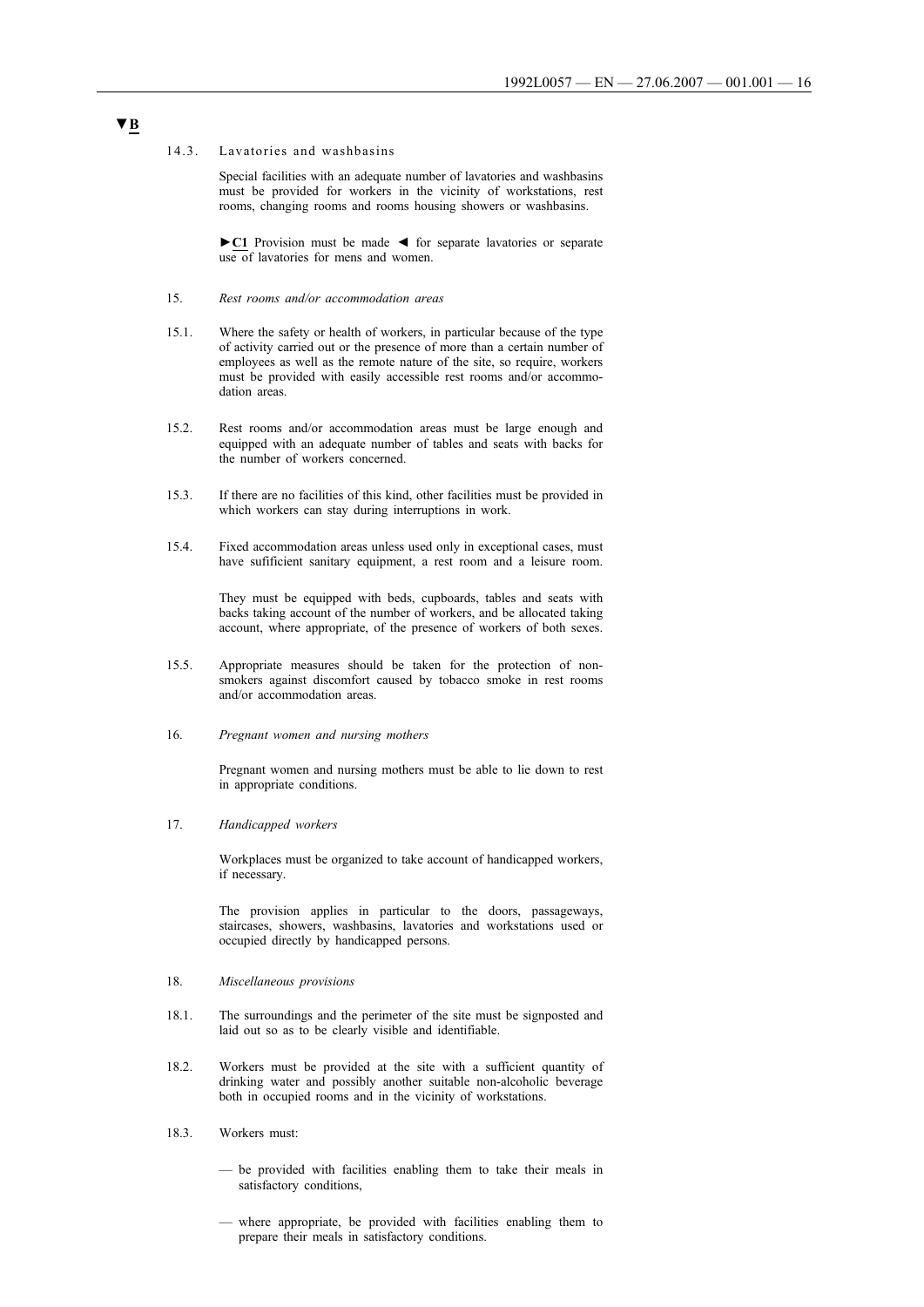### PART B

### *SPECIFIC* **►C1** *MINIMUM REQUIREMENTS FOR ◄ ON-SITE WORKSTATIONS*

#### **Preliminary remark**

If special situations so dictate, the classification of these minimum requirements into two sections, as below, should not regarded as binding.

#### Section I

### **On-site indoor workstations**

1. *Stability and solidity*

Premises must have a structure and stability appropriate to the nature of their use.

2. *Emergency doors*

Emergency doors must open outwards.

Emergency doors must not be so locked or fastened that they cannot be easily and immediately opened by any person who may require to use them in an emergency.

Sliding or revolving doors are not permitted if intended as emergency exits.

3. *Ventilation*

If air-conditioning or mechanical ventilation installations are used, they must operate in such a way that workers are not exposed to draughts which cause discomfort.

Any deposit or dirt likely to create an immediate danger to the health of workers by polluting the atmosphere must be removed without delay.

#### 4. *Temperature*

- 4.1. The temperature in rest areas, rooms for duty staff, sanitary facilities, canteens and first-aid rooms must be appropriate to the particular purpose of such areas.
- 4.2. Windows, skylights and glass partitions should allow excessive effects of sunlight to be avoided, having regard to the nature of the work and the use of the room.
- 5. *Natural and artificial lighting*

Workplaces must as far as possible have sufficient natural light and be equipped with the means of providing artificial lighting which is adequate for the purposes of protecting workers' safety and health.

- 6. *Floors, walls, ceilings and roofs of rooms*
- 6.1. The floors of workplaces must have no dangerous bumps, holes or slopes and must be fixed, stable and not slippery.
- 6.2. The surfaces of floors, walls and ceilings in rooms must be such that they can be cleaned or refurbished to an appropriate standard of hygiene.
- 6.3. Transparent or translucent walls, in particular all-glass partitions, in rooms or in the vicinity of workplaces and traffic routes must be clearly indicated and made of safety material or be shielded from such places or traffic routes to prevent workers from coming into contact with walls or being injured should the walls shatter.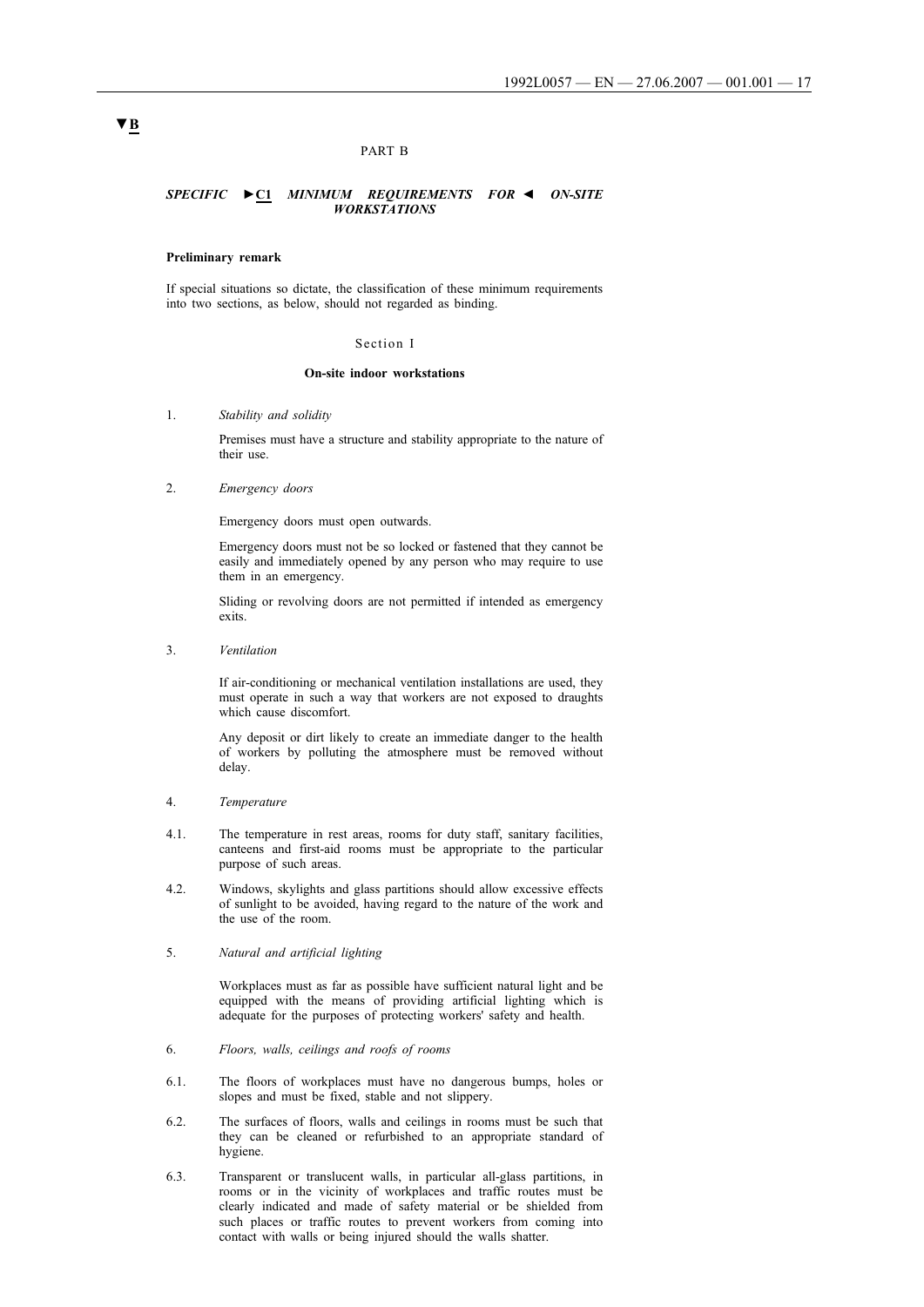### 7. *Windows and skylights*

7.1. It must be possible for workers to open, close, adjust or secure windows, skylights and ventilators in a safe manner.

> When open, they must not be positioned so as to constitute a hazard to workers.

- 7.2. Windows and skylights must be designed in conjunction with equipment or otherwise fitted with devices allowing them to be cleaned without risk to the workers carrying out this work or to workers present.
- 8. *Doors and Gates*
- 8.1. The position, **►C1** number and dimensions ◄ of doors and gates, and the materials used in their construction, are determined by the nature and use of the rooms or areas.
- 8.2. Transparent doors must be appropriately marked at a conspicious level.
- 8.3. Swing doors and gates must be transparent or have see-through panels.
- 8.4. If transparent or translucent surfaces in doors and gates are not made of safety material and if there is a danger that workers may be injured if a door or gate should shatter, the surfaces must be protected against breakage.
- 9. *Traffic routes*

Where the use and equipment of rooms so requires for the protection of workers, traffic routes must be clearly identified.

10. *Specific measures for escalators and travelators*

Escalators and travelators must function safely.

They must be equipped with any necessary safety devices.

They must be fitted with easily identifiable and accessible emergency shut-down devices.

11. *Room dimensions and air space in rooms*

Workrooms must have sufficient surface area and height to allow workers to perform their work without risk to their safety, health or well-being.

#### Section II

### **On-site outdoor workstations**

- 1. *Stability and solidity*
- 1.1. High-level or low-level movable or fixed workstations must be solid and stable, taking account of:
	- the number of workers occupying them,
	- the maximum loads they may have to bear and the weight distribution,
	- the outside influcences to which they may be subject.

If the support and the other components of these workstations are not intrinsically stable, their stability will have to be ensured by appropriate and safe methods of fixing to avoid any untimely or spontaneous movement of the whole or of parts of the workstations.

1.2. Checking

Stability and solidity must be checked appropriately and especially after any change  $\blacktriangleright$  **C1** in the height or depth  $\blacktriangleleft$  of the workstation.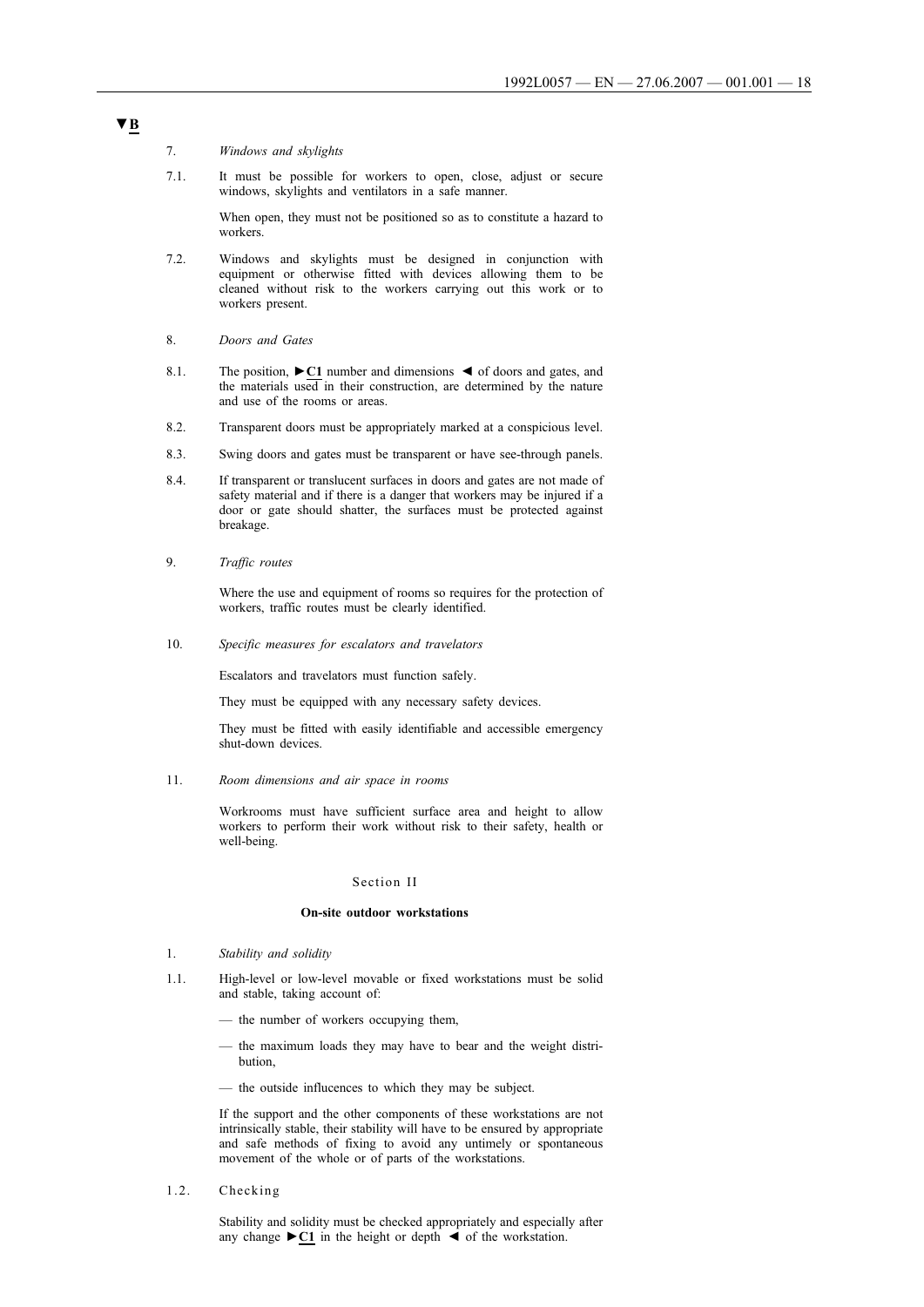### 2. *Energy distribution installations*

- 2.1. On-site energy distribution installations, especially those subject to outside influences, must be regularly checked and maintained.
- 2.2. Installations existing before the site began must be identified, checked and clearly signposted.
- 2.3. Whenever possible, where overhead electric power lines exist, either they must be redirected away from the area of the site or else the current must be cut off.

If this is not possible, there will be barriers or notices to ensure that vehicles and installations are kept away.

Suitable warnings and suspended protections must be provided where vehicles have to pass beneath the lines.

3. *Atmospheric influences*

Workers must be protected against atmospheric influences which could affect their health and safety.

4. *Falling objects*

Wherever technically feasible, workers must be protected by collective methods against falling objects.

Materials and equipment must be laid out or stracked in such a way as to prevent their collapsing or overturning.

Where necessary, there must be covered passageways **►C1** on the site or access ◄ to danger areas must be made impossible.

- 5. *Falls from a height*
- 5.1. Falls from a height must be physically prevented in particular by means of solid cradles which are sufficiently high and have at least an endboard, a main handrail and an intermediate handrail or an equivalent alternative.
- 5.2. In principle, work at a height must be carried out only with appropriate equipment or using collective protection devices such as cradles, platforms or safety nets.

If the use of such equipment is not possible because of the nature of the work, suitable means of access must be provided and safety harnesses or other anchoring safety methods must be used.

- 6. *Scaffolding and leaders* (\*)
- 6.1. All scaffolding must be properly designed, constructed and maintained to ensure that it does not collapse or move accidentally.
- 6.2. Work platforms, gangways and scaffolding stairways must be constructed, dimensioned, protected and used in such a way as to prevent people from falling or being exposed to falling objects.
- 6.3. Scaffolding must be inspected by a competent person:
	- (a) before being put into service;
	- (b) subsequently, at periodic intervals;
	- (c) after any **►C1** modification, period ◄ without use, exposure to bad weather  $\overline{or}$  seismic tremors, or any other circumstance which may have affected its strength or stability.
- 6.4. Ladders must be sufficiently strong and correctly maintained.

They must be correctly used, in appropriate places and in accordance with their intended purpose.

<sup>(\*)</sup> This point will be specified in the framework of the future Directive amending Directive 89/655/EEC, particularly with a view to supplementing point 3 of the Annex thereto.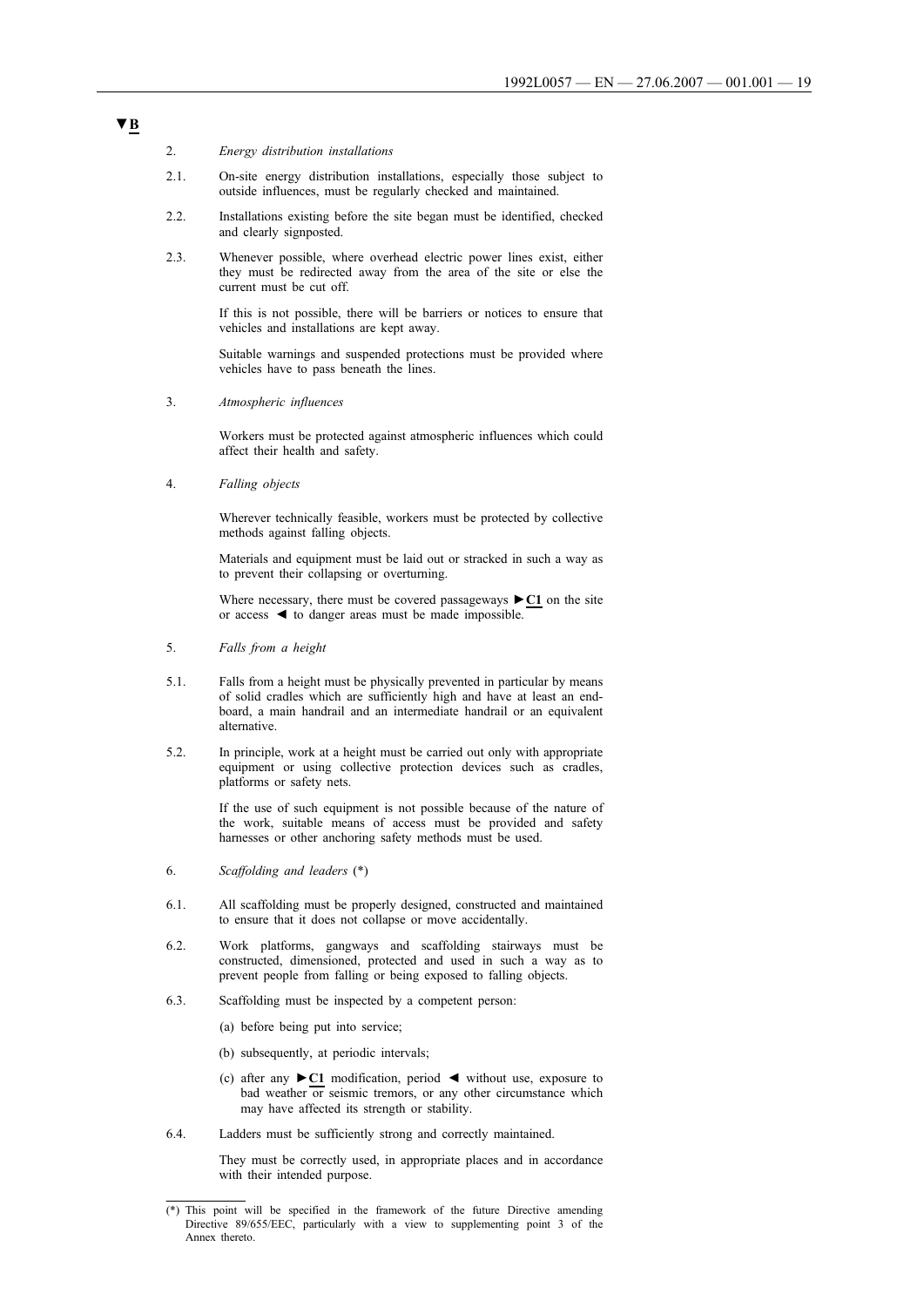- 6.5. Mobile scaffolding must be secured against spontaneous movements.
- 7. *Lifting equpiment* (\*)
- 7.1. All lifting devices and accessories, including their component parts, attachments, anchorings and supports, must be:
	- (a) properly designed and constructed and sufficiently strong for the use to which they are put;
	- (b) correctly installed and used;
	- (c) maintained in good working order;
	- (d) checked and subjected to periodic tests and inspections in accordance with current legislation;
	- (e) operated by qualified workers who have received appropriate training.
- 7.2. All lifting devices **►C1** and accessories must ◄ clearly display their maximum load values.
- 7.3. Lifting equipment and accessories may not be used for other than their intended purposes.
- 8. *Excavating and materials-handling vehicles and machinery* (\*)
- 8.1. All excavating and materials-handling vehicles and machinery must be:
	- (a) properly designed and constructed taking account, as far as possible, of the principles of ergonomics;
	- (b) kept in good working order;
	- (c) used correctly.
- 8.2. Drivers and operators of excavating and materials-handling vehicles and machinery must be specially trained.
- 8.3. Preventive measures must be taken to ensure that excavating and materials-handling vehicles and machinery do not fall into the excavations or into water.
- 8.4. Where appropriate, excavating machinery and materials-handling machinery must be fitted with structures to protect the driver against being crushed if the machine overturns, and against falling objects.
- 9. *Installations, machinery, equipment* (\*)
- 9.1. Installations, machinery and equipment, including hand tools whether power-driven or not, must be:
	- (a) properly designed and constructed **►C1** taking account, as far as ◄ possible, of the principle of ergonomics;
	- (b) kept in good working order;
	- (c) used solely for the work for which they were designed;
	- (d) operated by workers who have received appropriate training.
- 9.2. Installations and equipment under pressure must be checked and subjected to regular tests and inspections in accordance with existing legislation.
- 10. *Excavations, wells, underground works, tunnels and earthworks*
- 10.1. Suitable precautions must be taken in an excavation, well, underground, working or tunnel:

(a) using an appropriate support or embankment;

<sup>(\*)</sup> This point will be specified in the framework of the future Directive amending Directive 89/655/EEC, particularly with a view to supplementing point 3 of the Annex thereto.